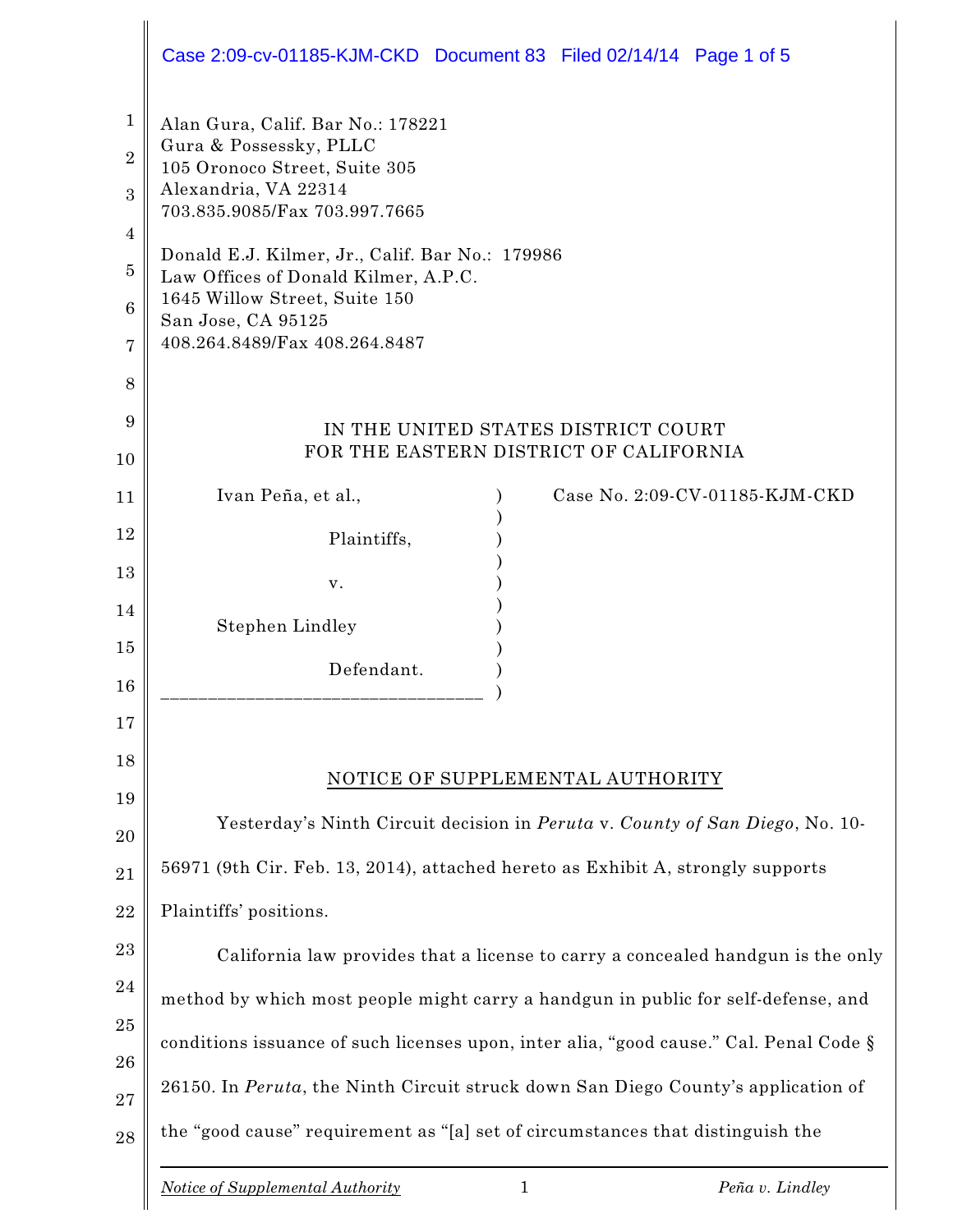## Case 2:09-cv-01185-KJM-CKD Document 83 Filed 02/14/14 Page 2 of 5

applicant from the mainstream and causes him or her to be placed in harm's way," such that "concern for one's personal safety alone is not considered good cause." *Peruta*, slip op. at 3 (quotations omitted). 1

5 6 7 8 9 10 11 12 13 14 *Peruta*'s application of the two-step Second Amendment inquiry announced in *United States* v. *Chovan*, 735 F.3d 1127 (9th Cir. 2013) is highly instructive. First, *Peruta* reiterates that the initial "scope" question is based on text and history, specifically, the original public meaning of the Constitution's language. *Peruta*, slip op. at 9-10. Considering that the "good cause" requirement applies generally to lawabiding, responsible people, "we consider the scope of the right only with respect to responsible, law-abiding citizens." *Id.* at 9 n.2. "With respect to irresponsible or non-law-abiding citizens, a different analysis—which we decline to undertake here—applies." *Id.* (citations omitted).

15 16 17 18 19 20 Following an exhaustive thirty-eight page historical survey, *Peruta* concluded the step-one analysis by determining that "the carrying of an operable handgun outside the home for the lawful purpose of self-defense, though subject to traditional restrictions, constitutes 'bear[ing] Arms' within the meaning of the Second Amendment." *Id.* at 47.

21 22 23 24 25 And critically, the Ninth Circuit then explained—as Plaintiffs here have always urged—that "[t]racing the scope of the right is a necessary first step in the constitutionality analysis—and sometimes it is the dispositive one." *Id.* at 48 (citations omitted).

26

1

2

3

4

27 28 <sup>1</sup>Although it is difficult to see what is left of the "good cause" requirement if the constitutional interest in self-defense is cause enough, the *Peruta* majority disclaimed that it had struck down the statute. *Peruta*, slip op. at 62 n.19.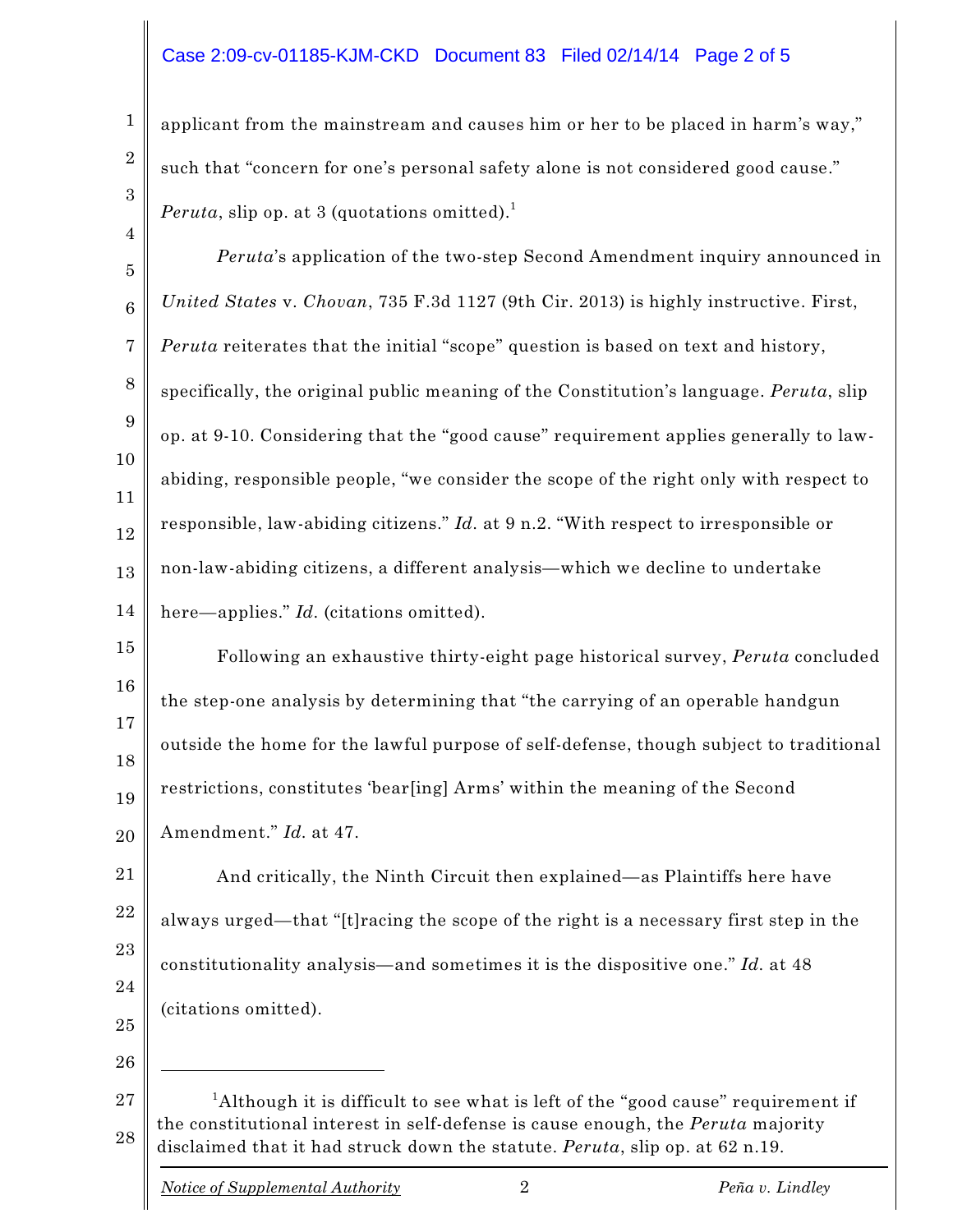|                                            | Case 2:09-cv-01185-KJM-CKD Document 83 Filed 02/14/14 Page 3 of 5                                                                                                                                                                                                                                                                                                                                                                                                                                          |  |  |
|--------------------------------------------|------------------------------------------------------------------------------------------------------------------------------------------------------------------------------------------------------------------------------------------------------------------------------------------------------------------------------------------------------------------------------------------------------------------------------------------------------------------------------------------------------------|--|--|
| 1<br>$\overline{2}$<br>3<br>$\overline{4}$ | A law that "under the pretence of regulating, amounts to a destruction of the<br>right" would not pass constitutional muster "[u]nder any of the standards of<br>scrutiny that we have applied to enumerated constitutional rights." Put<br>simply, a law that destroys (rather than merely burdens) a right central to the<br>Second Amendment must be struck down.                                                                                                                                       |  |  |
| 5                                          | Id. (quotation and citation omitted).                                                                                                                                                                                                                                                                                                                                                                                                                                                                      |  |  |
| $6\phantom{1}6$                            | [I]f self-defense outside the home is part of the core right to "bear arms" and<br>the California regulatory scheme prohibits the exercise of that right, no                                                                                                                                                                                                                                                                                                                                               |  |  |
| 7<br>8                                     | amount of interest-balancing under a heightened form of means-ends scrutiny<br>can justify San Diego County's policy.                                                                                                                                                                                                                                                                                                                                                                                      |  |  |
| 9                                          | Id. at 49 (citation omitted).                                                                                                                                                                                                                                                                                                                                                                                                                                                                              |  |  |
| 10                                         | Recounting the various tiers of means-ends scrutiny applied in Second                                                                                                                                                                                                                                                                                                                                                                                                                                      |  |  |
| 11                                         | Amendment cases, the Ninth Circuit continued:                                                                                                                                                                                                                                                                                                                                                                                                                                                              |  |  |
| 12                                         | [T] here is, of course, an alternative approach for the most severe cases—the                                                                                                                                                                                                                                                                                                                                                                                                                              |  |  |
| 13                                         | approach used in <i>Heller</i> itself. In <i>Heller</i> , applying heightened scrutiny was<br>unnecessary. No matter what standard of review to which the Court might<br>have held the D.C. restrictions, "banning from the home the most preferred<br>firearm in the nation to keep and use for protection of one's home and family<br>would fail constitutional muster." A law effecting a "destruction of the right"<br>rather than merely burdening it is, after all, an infringement under any light. |  |  |
| 14<br>15<br>16                             |                                                                                                                                                                                                                                                                                                                                                                                                                                                                                                            |  |  |
| 17                                         | Id. at 51 (footnote and citations omitted). Distinguishing Chovan, the Ninth Circuit                                                                                                                                                                                                                                                                                                                                                                                                                       |  |  |
| 18                                         | explained that "[i]ntermediate scrutiny is not appropriate  for cases involving the                                                                                                                                                                                                                                                                                                                                                                                                                        |  |  |
| 19                                         | destruction of a right at the core of the Second Amendment." Id. at 52 n.15.                                                                                                                                                                                                                                                                                                                                                                                                                               |  |  |
| 20                                         | "It is the rare law that 'destroys' the right, requiring <i>Heller</i> -style per se                                                                                                                                                                                                                                                                                                                                                                                                                       |  |  |
| 21<br>22                                   | invalidation, but the Court has made perfectly clear that a ban on handguns in the                                                                                                                                                                                                                                                                                                                                                                                                                         |  |  |
| 23                                         | home is not the only act of its kind." Id. at 56. Accordingly, the Ninth Circuit held                                                                                                                                                                                                                                                                                                                                                                                                                      |  |  |
| 24                                         | that San Diego's policies fail at step one—without calling for any means-ends                                                                                                                                                                                                                                                                                                                                                                                                                              |  |  |
| 25                                         | scrutiny analysis. And it did so notwithstanding the fact that the prohibition on                                                                                                                                                                                                                                                                                                                                                                                                                          |  |  |
| 26                                         | carrying handguns for self-defense was incomplete, id. at 2 n.1, or that there may be                                                                                                                                                                                                                                                                                                                                                                                                                      |  |  |
| 27<br>28                                   | other constitutionally-protected reasons to carry handguns, such as "recreation,                                                                                                                                                                                                                                                                                                                                                                                                                           |  |  |
|                                            |                                                                                                                                                                                                                                                                                                                                                                                                                                                                                                            |  |  |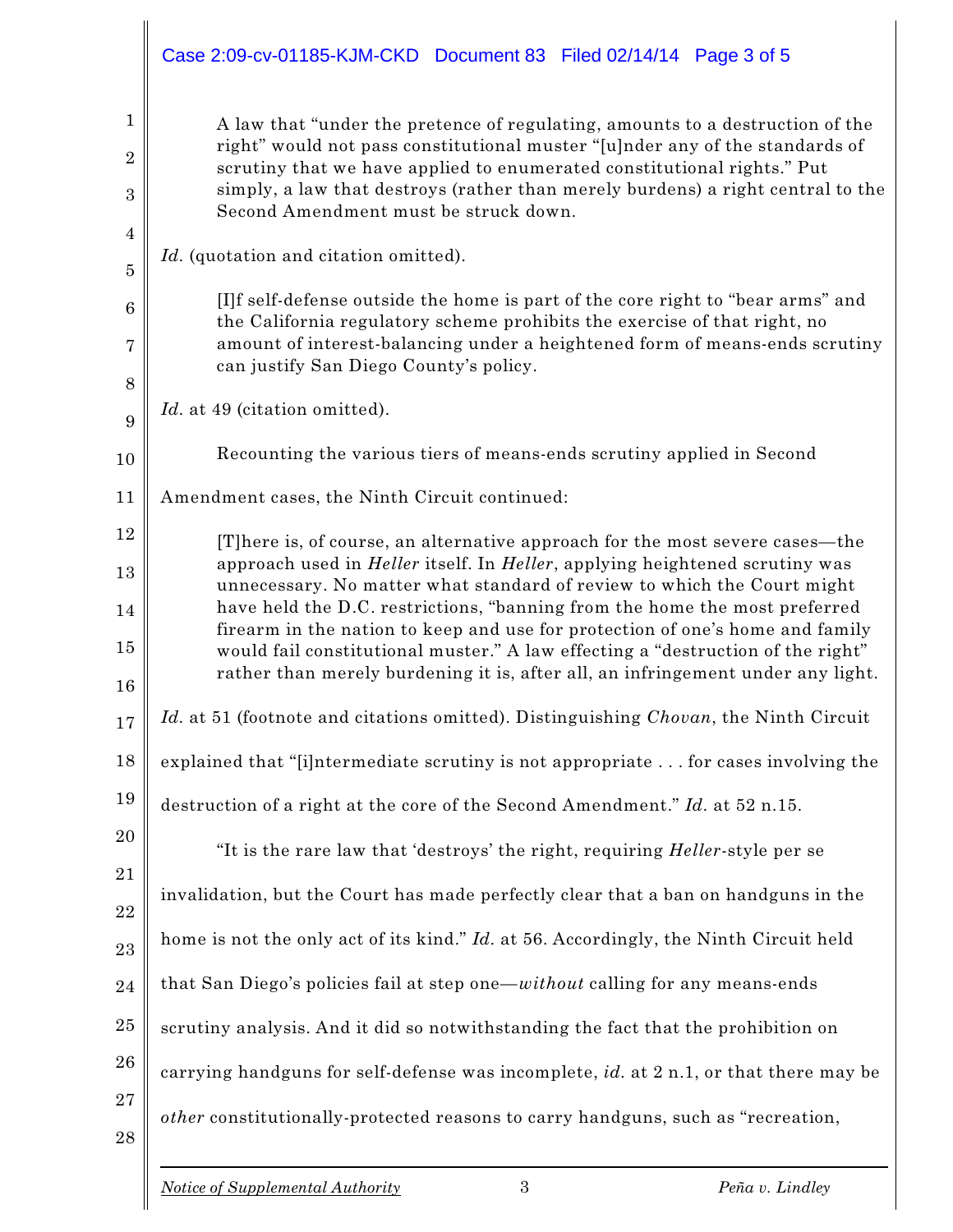## Case 2:09-cv-01185-KJM-CKD Document 83 Filed 02/14/14 Page 4 of 5

| $\mathbf{1}$     | hunting, or resisting government tyranny," id. at 16 n.4 (quotation omitted).                                                                            |                                                       |  |
|------------------|----------------------------------------------------------------------------------------------------------------------------------------------------------|-------------------------------------------------------|--|
| $\boldsymbol{2}$ | Peruta thus supports Plaintiffs' arguments that allowance for some constitutionally-                                                                     |                                                       |  |
| $\boldsymbol{3}$ | protected arms does not sanction the prohibition of others:                                                                                              |                                                       |  |
| $\overline{4}$   |                                                                                                                                                          |                                                       |  |
| $\bf 5$          | [T] he question is not whether the California scheme (in light of San Diego<br>County's policy) allows some people to bear arms outside the home in some |                                                       |  |
| 6                | places at some times; instead, the question is whether it allows the typical                                                                             |                                                       |  |
| 7                | responsible, law-abiding citizen to bear arms in public for the lawful purpose<br>of self-defense.                                                       |                                                       |  |
| 8                | Id. at 53. "Heller teaches that a near-total prohibition on keeping arms (Heller) is                                                                     |                                                       |  |
| 9                | hardly better than a near-total prohibition on bearing them (this case), and vice                                                                        |                                                       |  |
| 10               | versa. Both go too far." Id. at 57.                                                                                                                      |                                                       |  |
| 11               |                                                                                                                                                          |                                                       |  |
| 12               | Likewise, here, Plaintiffs are not claiming that California's handgun rostering                                                                          |                                                       |  |
| 13               | laws bar access to all handguns. That some handguns are allowed is beside the point.                                                                     |                                                       |  |
| 14               | Rather, Plaintiffs claim that particular unrostered handguns are constitutionally-                                                                       |                                                       |  |
| 15               | protected, such that barring access to those handguns violates their Second                                                                              |                                                       |  |
| 16               | Amendment rights, in the precise way that Plaintiffs would exercise those rights.                                                                        |                                                       |  |
| 17<br>18         | <i>Peruta</i> makes clear that should this Court determine that the subject handguns are                                                                 |                                                       |  |
| 19               | within constitutional protection, a prohibition on the sale and importation of these                                                                     |                                                       |  |
| 20               | handguns—a destruction of the right Plaintiffs claim—fails Chovan at step one,                                                                           |                                                       |  |
| 21               | without applying any level of means-ends scrutiny.                                                                                                       |                                                       |  |
| 22               | Dated: February 14, 2014                                                                                                                                 | Respectfully submitted,                               |  |
| 23               | Donald E.J. Kilmer, Jr., Cal. Bar No. 179986                                                                                                             | Alan Gura, Cal. Bar No. 178221                        |  |
| 24               | Law Offices of Donald Kilmer, A.P.C.                                                                                                                     | Gura & Possessky, PLLC                                |  |
| 25               | 1645 Willow Street, Suite 150                                                                                                                            | 105 Oronoco Street, Suite 305                         |  |
|                  | San Jose, CA 95125<br>408.264.8489/Fax 408.264.8487                                                                                                      | Alexandria, VA 22314<br>703.835.9085/Fax 703.997.7665 |  |
| 26               | Don@DKLawOffice.com                                                                                                                                      | alan@gurapossessky.com                                |  |
| 27               | /s/ Donald E.J. Kilmer, Jr.                                                                                                                              | /s/ Alan Gura                                         |  |
| 28               | Donald E.J. Kilmer, Jr.                                                                                                                                  | Alan Gura                                             |  |
|                  |                                                                                                                                                          |                                                       |  |

 $\parallel$